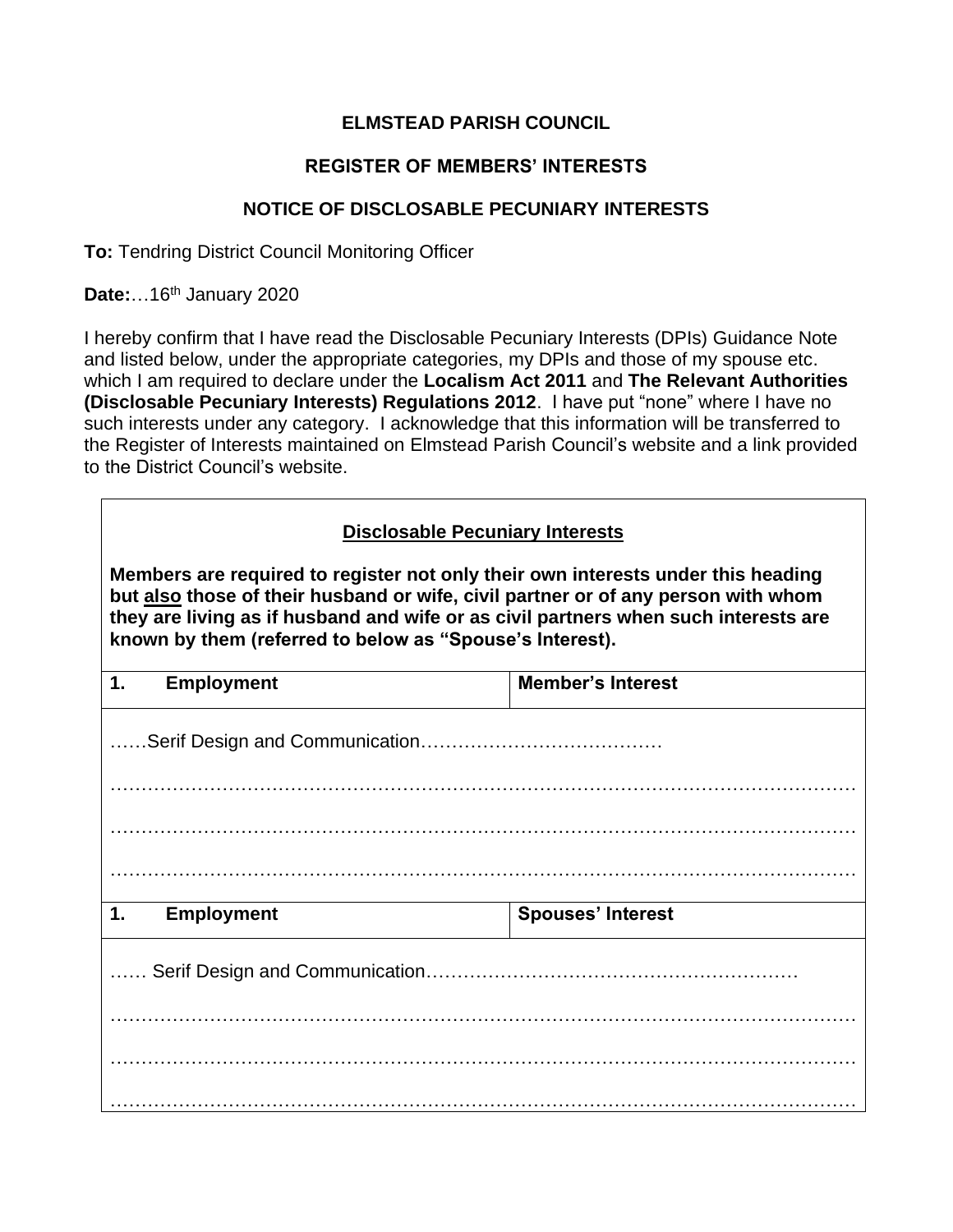| $\overline{2}$ . | Sponsorship      | <b>Member's Interest</b> |  |  |
|------------------|------------------|--------------------------|--|--|
|                  |                  |                          |  |  |
|                  |                  |                          |  |  |
|                  |                  |                          |  |  |
|                  |                  |                          |  |  |
|                  |                  |                          |  |  |
|                  |                  |                          |  |  |
| 2.               | Sponsorship      | <b>Spouse's Interest</b> |  |  |
|                  |                  |                          |  |  |
|                  |                  |                          |  |  |
|                  |                  |                          |  |  |
|                  |                  |                          |  |  |
|                  |                  |                          |  |  |
|                  |                  |                          |  |  |
| $\overline{3}$ . | <b>Contracts</b> | <b>Member's Interest</b> |  |  |
|                  |                  |                          |  |  |
|                  |                  |                          |  |  |
|                  |                  |                          |  |  |
|                  |                  |                          |  |  |
|                  |                  |                          |  |  |
|                  |                  |                          |  |  |
| 3.               | <b>Contracts</b> | <b>Spouse's Interest</b> |  |  |
|                  |                  |                          |  |  |
|                  |                  |                          |  |  |
|                  |                  |                          |  |  |
|                  |                  |                          |  |  |
|                  |                  |                          |  |  |
|                  |                  |                          |  |  |
|                  |                  |                          |  |  |
| 4.               | Land             | <b>Member's Interest</b> |  |  |
|                  |                  |                          |  |  |
| Redacted         |                  |                          |  |  |
|                  |                  |                          |  |  |
|                  |                  |                          |  |  |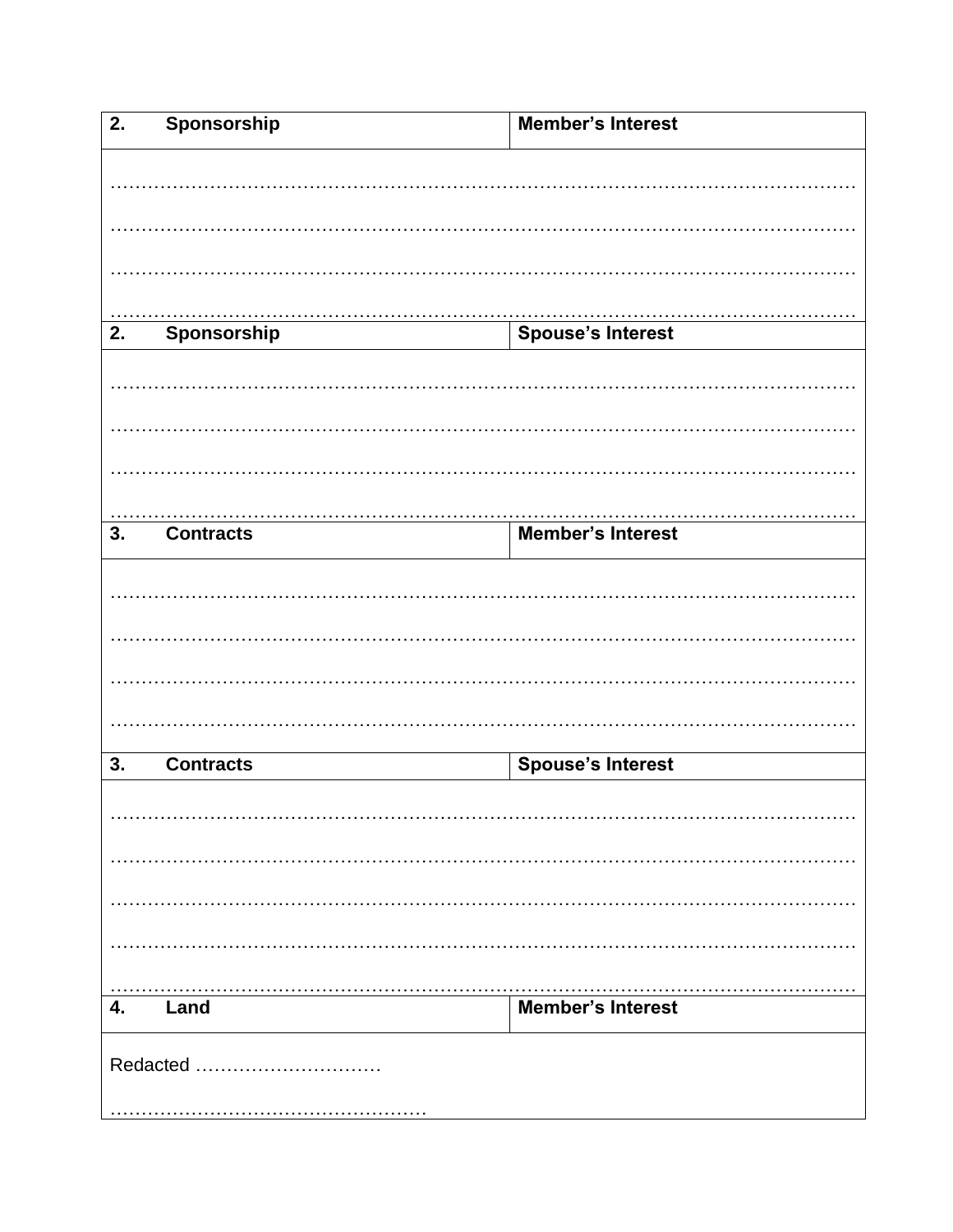| 4.             | Land                       | <b>Spouse's Interest</b> |  |  |
|----------------|----------------------------|--------------------------|--|--|
|                |                            |                          |  |  |
|                |                            |                          |  |  |
| 5.             | <b>Licences</b>            | <b>Member's Interest</b> |  |  |
|                |                            |                          |  |  |
|                |                            |                          |  |  |
|                |                            |                          |  |  |
|                |                            |                          |  |  |
| 5.             | <b>Licences</b>            | <b>Spouse's Interest</b> |  |  |
|                |                            |                          |  |  |
|                |                            |                          |  |  |
|                |                            |                          |  |  |
| $6\phantom{1}$ | <b>Corporate Tenancies</b> | <b>Member's Interest</b> |  |  |
|                |                            |                          |  |  |
|                |                            |                          |  |  |
|                |                            |                          |  |  |
| 6              | <b>Corporate Tenancies</b> | Spouse's Interest        |  |  |
|                |                            |                          |  |  |